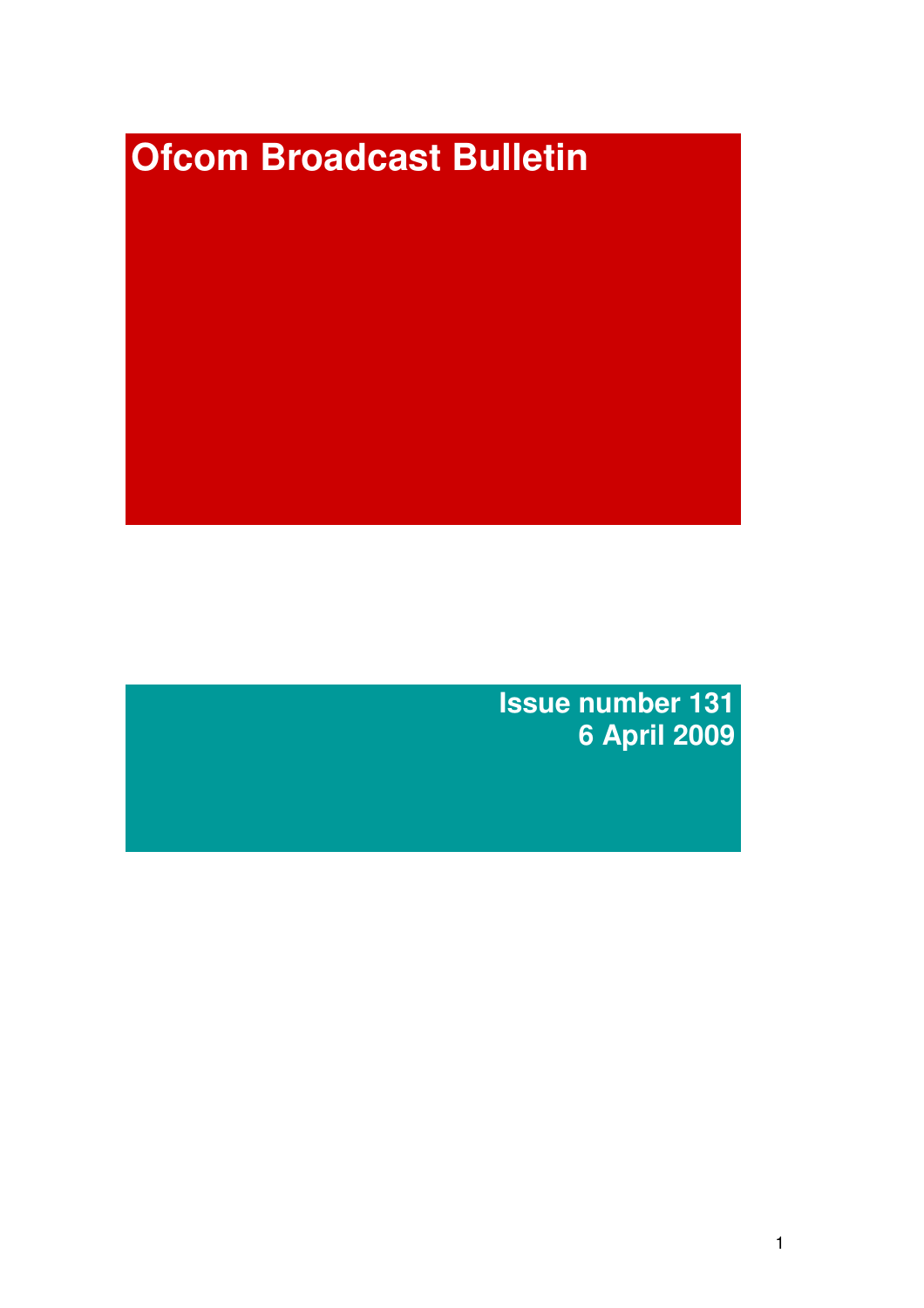**Contents** 

| Introduction                                                                                                                                                                                                                       | 3  |
|------------------------------------------------------------------------------------------------------------------------------------------------------------------------------------------------------------------------------------|----|
| <b>Standards cases</b>                                                                                                                                                                                                             |    |
| <b>Notice of Sanctions</b>                                                                                                                                                                                                         |    |
| <b>British Broadcasting Corporation ("BBC")</b><br>The Russell Brand Show, BBC Radio 2,<br>18 and 25 October 2008                                                                                                                  | 4  |
| <b>Playboy One</b><br>Various programmes transmitted on<br>26 September 2007 at 23:35;<br>27 September 2007 at 00:35, 01:05 and 02:00;<br>29 November 2007 at 23:00;<br>30 November 2007 at 00:35; and<br>9 December 2007 at 03:30 | 5  |
| In Breach                                                                                                                                                                                                                          |    |
| <b>Bath FM and Brunel FM</b><br>10 - 12 January 2009 (inclusive)                                                                                                                                                                   | 6  |
| <b>Advertising scheduling</b>                                                                                                                                                                                                      |    |
| Resolved                                                                                                                                                                                                                           |    |
| <b>Advertising minutage</b><br>ITV2, 11 February 2009, 13:00                                                                                                                                                                       | 10 |
| <b>Fairness &amp; Privacy cases</b><br>There are no Fairness and Privacy cases in this bulletin.                                                                                                                                   |    |
| Other programmes not in breach/resolved                                                                                                                                                                                            | 11 |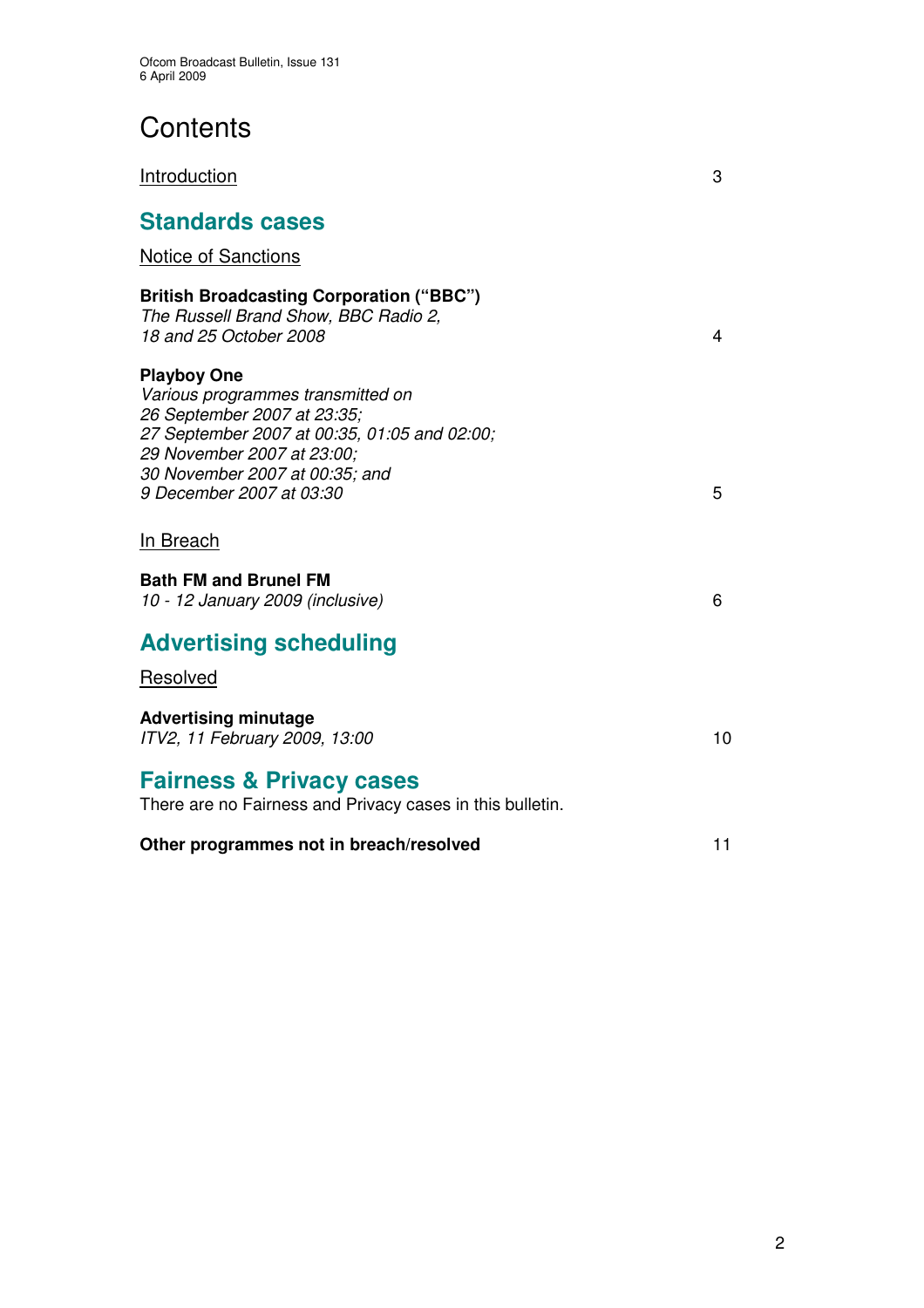# Introduction

The Broadcast Bulletin reports on the outcome of investigations into alleged breaches of those Ofcom codes which broadcasting licensees are required to comply. These include:

- a) Ofcom's Broadcasting Code ("the Code") which took effect on 25 July 2005 (with the exception of Rule 10.17 which came into effect on 1 July 2005). This Code is used to assess the compliance of all programmes broadcast on or after 25 July 2005. The Broadcasting Code can be found at http://www.ofcom.org.uk/tv/ifi/codes/bcode/
- b) the Code on the Scheduling of Television Advertising ("COSTA") which came into effect on 1 September 2008 and contains rules on how much advertising and teleshopping may be scheduled in programmes, how many breaks are allowed and when they may be taken. COSTA can be found at http://www.ofcom.org.uk/tv/ifi/codes/code\_adv/tacode.pdf.
- c) other codes and requirements that may also apply to broadcasters, depending on their circumstances. These include the Code on Television Access Services (which sets out how much subtitling, signing and audio description relevant licensees must provide), the Code on Electronic Programme Guides, the Code on Listed Events, and the Cross Promotion Code. Links to all these codes can be found at http://www.ofcom.org.uk/tv/ifi/codes/

From time to time adjudications relating to advertising content may appear in the Bulletin in relation to areas of advertising regulation which remain with Ofcom (including the application of statutory sanctions by Ofcom).

It is Ofcom policy to state the full language used on air by broadcasters who are the subject of a complaint where it is relevant to the case. Some of the language used in Ofcom Broadcast Bulletins may therefore cause offence.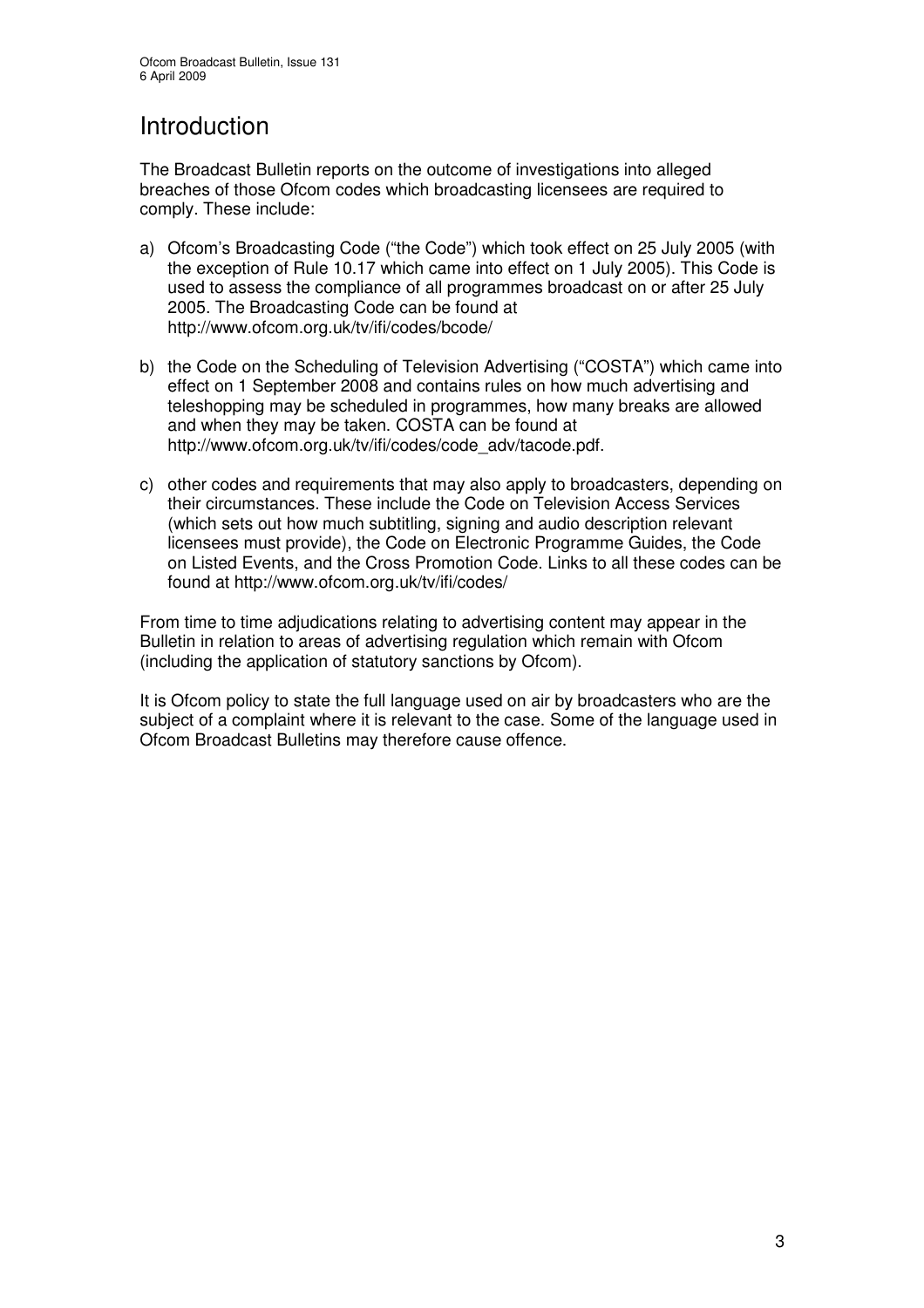# **Standards cases**

## **Notice of Sanction**

## **British Broadcasting Corporation ("BBC")**

*The Russell Brand Show, BBC Radio 2, 18 and 25 October 2008*

#### *The Russell Brand Show,* BBC Radio 2, 18 and 25 October 2008

On 3 April 2009, Ofcom published its decision to impose a statutory sanction on the BBC in respect of its service Radio 2. The sanction was for a breach of Rules 2.1, 2.3 and 8.1 of the Code which state:

- Rule 2.1: "Generally accepted standards must be applied to the contents of television and radio services so as to provide adequate protection for members of the public from the inclusion in such services of harmful and/or offensive material";
- Rule 2.3: "In applying generally accepted standards broadcasters must ensure that material which may cause offence is justified by the context. Such material may include, but is not limited to, offensive language…sex, sexual violence, humiliation, distress, violation of human dignity…Appropriate information should also be broadcast where it would assist in avoiding or minimising offence"; and
- Rule 8.1: "Any infringement of privacy in programmes, or in connection with obtaining material included in programmes, must be warranted".

Ofcom found that these rules were breached in both programmes, referred to above, by the broadcast of particularly offensive material relating to the actor Andrew Sachs and his granddaughter, Georgina Baillie which seriously infringed their privacy.

For the reasons set out in the adjudication Ofcom imposed a financial penalty of **£80,000** for the breaches of the 'standard' concerning adequate protection of members of the public from unwarranted infringements of privacy set out in Rule 8.1 of the Code, and **£70,000** for the breaches of Rules 2.1 and 2.3 of the Code (harm and offence). The monies are payable to HM Paymaster General.

In addition Ofcom directed the BBC to broadcast a statement of Ofcom's findings on its service Radio 2, on a specified occasion, at a time or times, and in a form to be determined by Ofcom.The full adjudication is available at: *http://www2.ofcom.org.uk/tv/obb/ocsc\_adjud/BBCRadio2TheRussellBrandShow.pdf*

#### *The Chris Moyles Show*, BBC Radio 1, 21 October 2008

In a separate investigation, Ofcom also found that *The Chris Moyles* Show on BBC Radio 1 on 21 October 2008 resulted in the unwarranted infringement of privacy of Andrew Sachs and Georgina Baillie and was a breach of the privacy 'standard' set out in Rule 8.1 of the Code. However it did not believe this breach of the Code was sufficiently serious to warrant consideration of a statutory sanction, given the BBC's right to freedom of expression and the need for Ofcom to exercise its regulatory powers in a proportionate manner.

On 3 April 2009 Ofcom published a finding in relation to the breach of Rule 8.1 of the Code (see page 36 of the full adjudication, referred to above).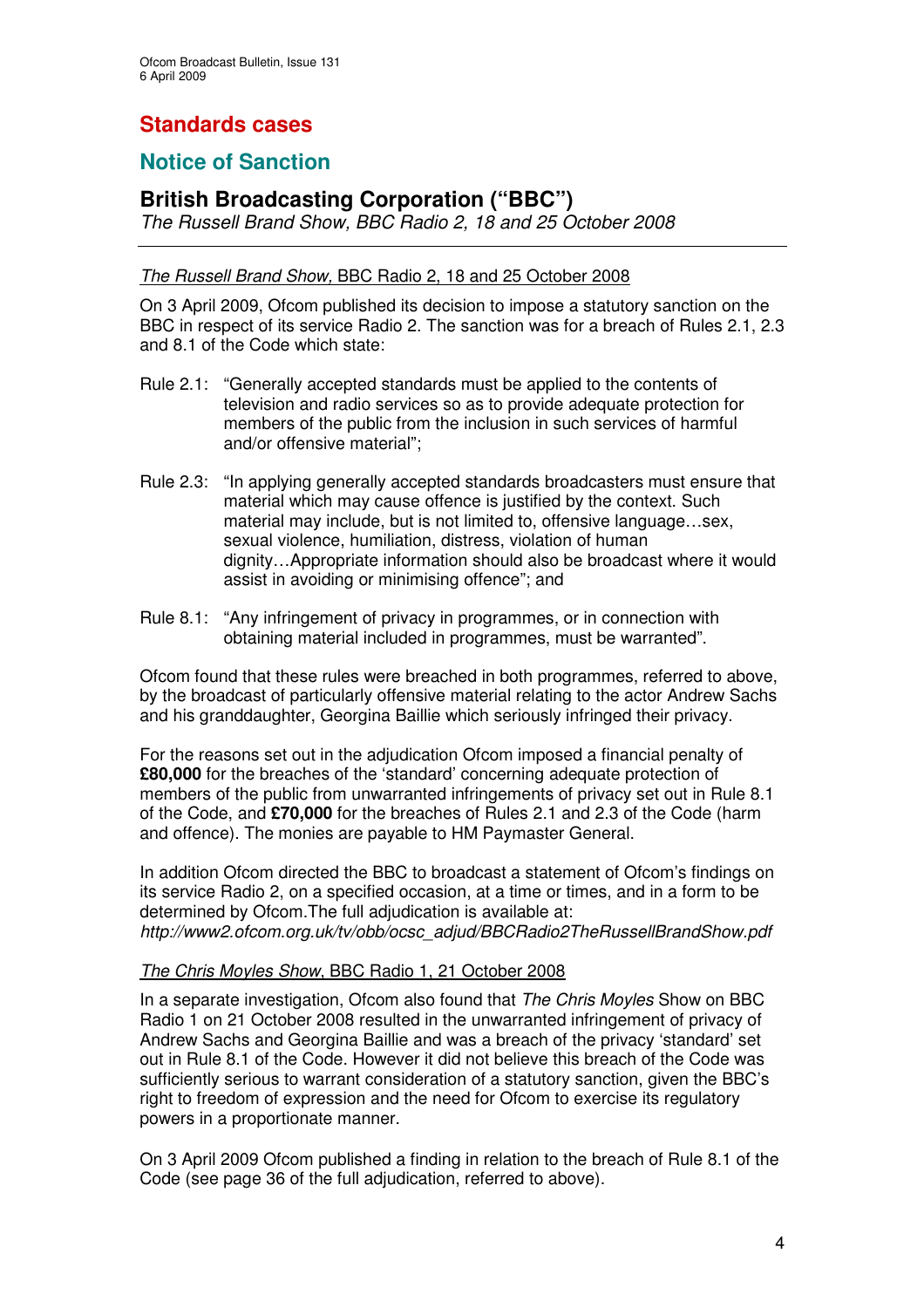# **Notice of Sanction**

## **Playboy One**

*Various programmes transmitted on 26 September 2007 at 23:35; September 2007 at 00:35, 01:05 and 02:00; November 2007 at 23:00; November 2007 at 00:35; and December 2007 at 03:30*

On 2 April 2009 Ofcom published its decision to impose a statutory sanction on Playboy TV UK/Benelux Ltd in respect of its Playboy One service, for seriously and repeatedly failing to ensure compliance with the Code<sup>1</sup>. The service was found in breach of the following Code rules:

Rule 1.24: 'adult-sex' material;

- Rule 2.1: generally accepted standards; and
- Rule 2.3: material that may cause offence must be justified by context.

Ofcom found Playboy TV UK/Benelux Ltd in breach of these rules due to the following conduct:

- Failure to protect viewers under the age of 18 by broadcasting sexually explicit content, that was unsuitable for broadcast on a free-to-air unencrypted channel (breach of Rule 1.24); and
- Broadcasting sustained and explicit sex scenes and sexual activity and explicit sexual language contrary to viewer expectations for a free-to-air unencrypted channel (breaches of Rules 2.1 and 2.3).

For the reasons set out in this adjudication Ofcom imposed a financial penalty of **£22,500** on Playboy TV UK/Benelux Limited (payable to HM Paymaster General).

The full adjudication is available at: http://msinterstg1/tv/obb/ocsc\_adjud/playboytv.pdf

<sup>&</sup>lt;sup>1</sup> In September 2008 Playboy One ceased broadcasting. From 1 October 2008 the channel was re-branded as Paul *Raymond TV* and provided on an encrypted basis only in the adult section of the Sky EPG.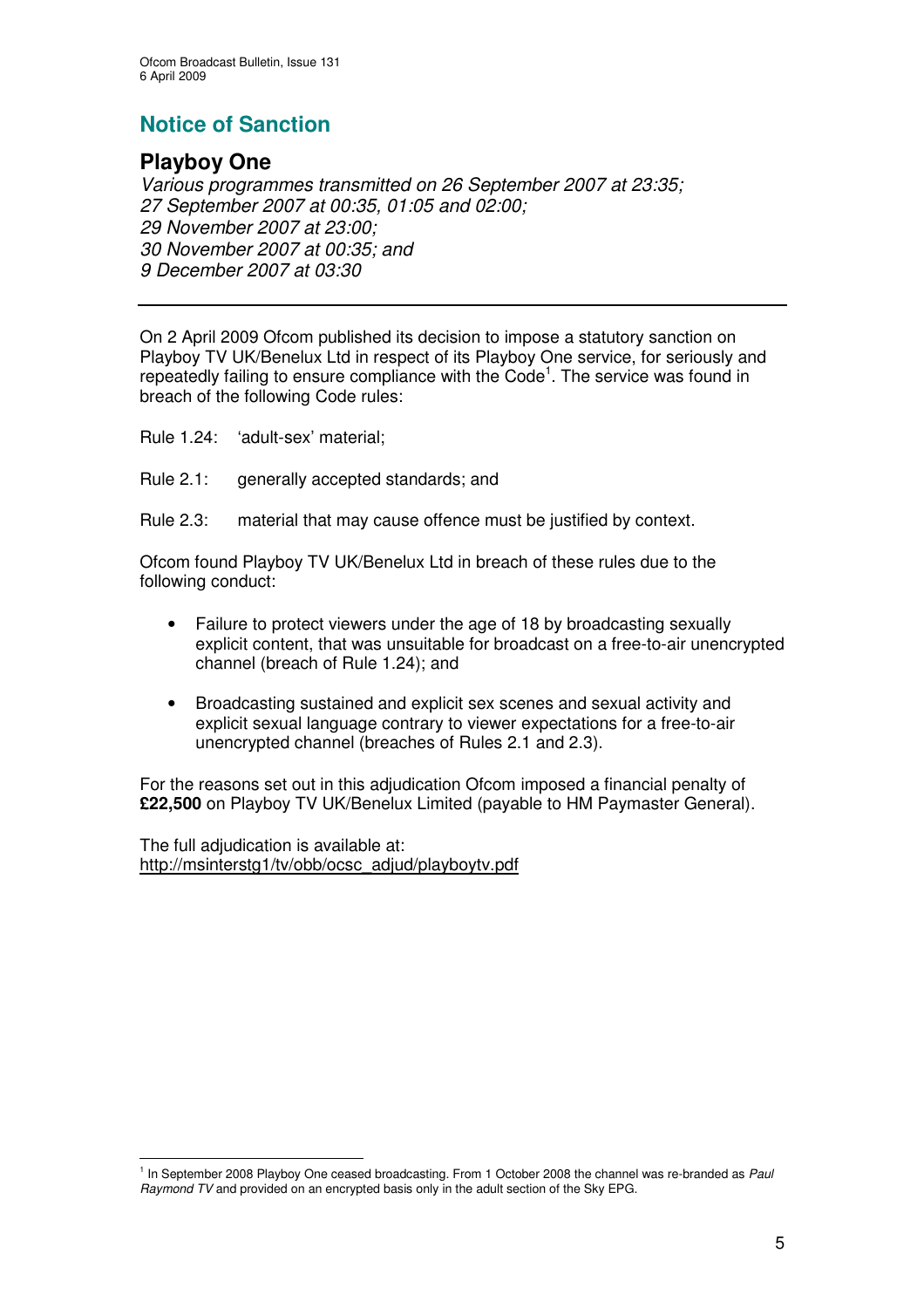# **In Breach**

## **Bath FM and Brunel FM**

*10 - 12 January 2009 (inclusive)*

#### **Introduction**

Ofcom has a statutory duty to ensure that local analogue commercial radio has a local character and contains local content. In this context, local content and character (known as 'localness') means programmes consisting of local material, and programmes which are locally-made. In accordance with the requirements of the statute, Ofcom has published guidelines on how it believes localness should be satisfied. This is available at: www.ofcom.org.uk/radio/ifi/rbl/car/localness

The requirement for localness placed upon each radio station is set out in a station's published Format document. (Commercial radio Format documents include a description of the output which each licensee is required to provide, based on the promises they made in their original application to win the licence). The localness requirements will therefore vary from station to station.

Ofcom guidelines on localness are not rules but provide a useful outline to the sort of considerations that may come into play if it becomes necessary to investigate the delivery of a station's localness output in relation to its published Format. Many of these considerations are based on listener expectation.

The level of detail in Formats has recently been reduced, following Ofcom's Future of Radio consultation, but in simplifying Formats the aim has been to retain the character of service, without micro-managing output. Compliance with Formats is ensured by sample content checks and the maintenance of an online public file for each station.

In December 2008, Ofcom issued 'Yellow Card' warnings to two local commercial radio stations owned by South West Radio Ltd. Bath FM and Brunel FM (Swindon), were not delivering the level of localness required by their Formats. For example, monitoring on Sunday 30 November 2008 revealed that there was no local news, no local information and no presenter on the air throughout the 24 hours of output on either station. Yellow Card warnings are used by Ofcom to express our concern that a station is straying from the Character of Service enshrined by the Format. If a broadcaster fails to bring its service into line, Ofcom will consider what further regulatory action may be necessary.

The full Yellow Card reports for Bath FM and Brunel FM are available at: http://www.ofcom.org.uk/radio/ifi/yellowcards/

We said in these Yellow Card reports that the two stations would be monitored again, and if we found that the issues raised had been addressed satisfactorily, then the Yellow Cards would be lifted.

On the 10, 11 and 12 January 2009 Ofcom therefore carried out a second three day monitoring of the output of Bath FM and Brunel FM. In light of the previous published comments in the Yellow Card reports, we decided to focus our observations and analysis of the stations' output during this period on three main areas: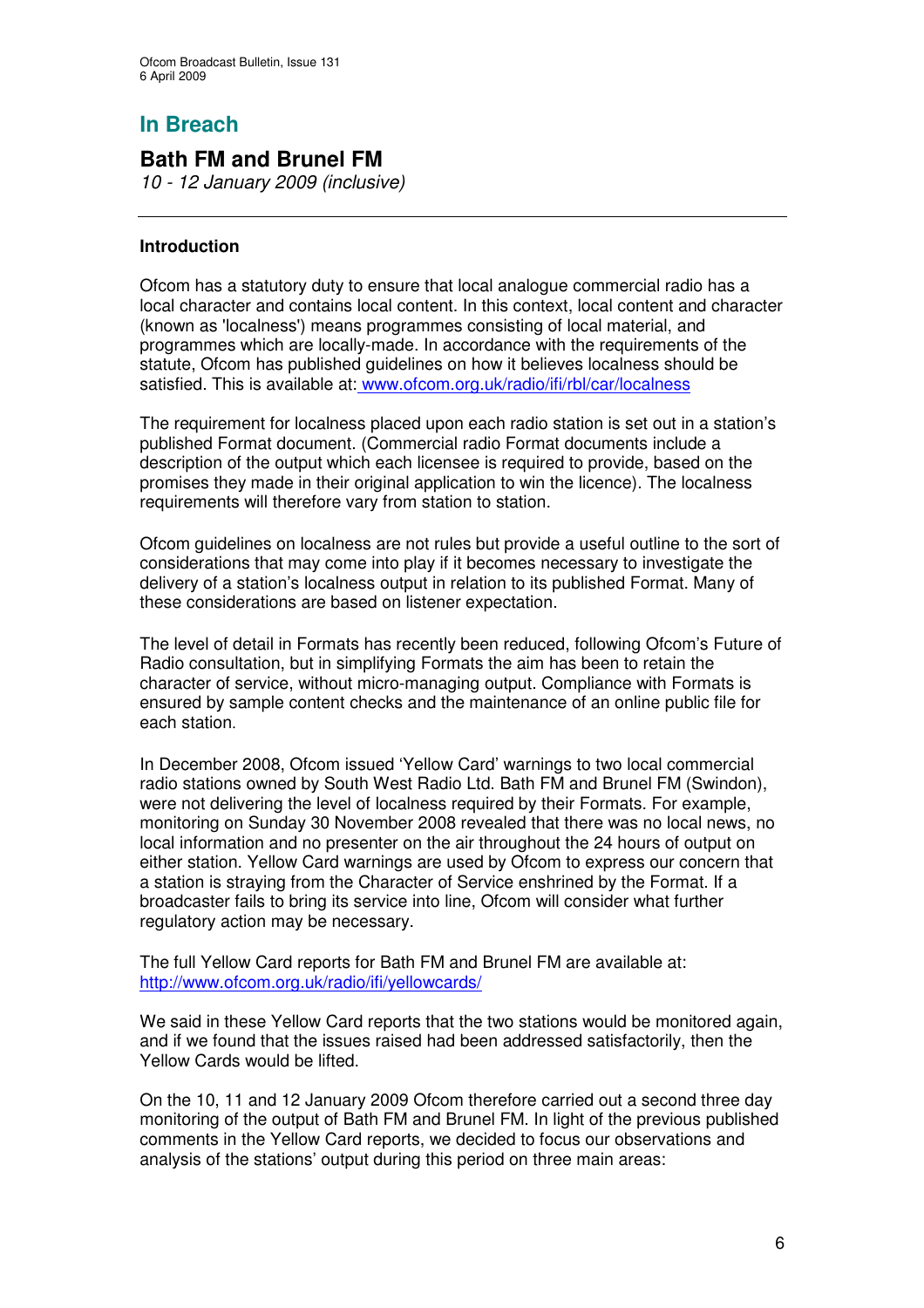- Local news
- Other local material
- Automation/quality of output considerations

Each of these areas relate, directly or indirectly, to an aspect of Format delivery. Unless stated otherwise, the comments made in this report relate to the monitored output of both stations. The 'Character of Service' set out in the Format documents of the two stations is as follows:

#### **BATH FM**

**A LOCALLY-ORIENTED BROAD MUSIC AND INFORMATION SERVICE FOR THE BATH AREA, WHOSE PRIMARY TARGET AUDIENCE WILL BE 25-54 YEAR OLDS, WITH A STRONG COMMITMENT TO LOCAL NEWS.**

#### **BRUNEL FM**

**A FRIENDLY, LOCALLY INVOLVED RADIO STATION AIMED PARTICULARLY AT 25-54 YEAR OLDS, FOCUSING ON LOCAL NEWS, INFORMATION AND ISSUES RELEVANT TO LIFE TODAY IN AND AROUND SWINDON, AND FEATURING MUSIC FROM ACROSS THE PAST FOUR DECADES AND TODAY.**

#### *Local news*

All the local news bulletins we heard, on both stations, during the three days of monitoring were pre-recorded, with exactly the same bulletin being broadcast every hour during the dayparts where local news is mandated by the Format (i.e. breakfast, drivetime and weekend late breakfast).

The section on news provision in Ofcom's localness guidelines states that "while Ofcom understands the need to record news bulletins, this should be as an exception rather than a rule. Ofcom also draws the attention of licensees to the research findings and listener's expectations that peak time bulletins should be live (or prerecorded only shortly before transmission); an expectation we believe is reasonable."

The content of the local news bulletins, which were played out after national bulletins provided by an external supplier, featured a mix of somewhat generic stories that were not particularly time-sensitive, and stories that were out-of-date and could have reasonably been expected to run on previous days.

#### *Other local material*

Localness in local radio is not just about the provision of local news, of course, and  $$ as identified in Ofcom's localness guidelines – can also be delivered through information, comment, outside broadcasts, 'what's on' updates, travel news, charity involvement, local arts and culture, sports coverage, phone-ins and listener interactivity, etc.

Our monitoring revealed that there was a general lack of non-music content broadcast (whether that be local content or, for that matter, content provided via networked programming). For example, on Bath FM on Monday 12 January there were no presenters on the air between the hours of 10.00 and 14.00, meaning the output of the station during this key daytime period consisted solely of automated continuous music and commercials, plus national news bulletins provided by an external supplier. Similarly, there were no presenters on the air, or any local material being broadcast, on Brunel FM on the same Monday between 11.00 and 14.00.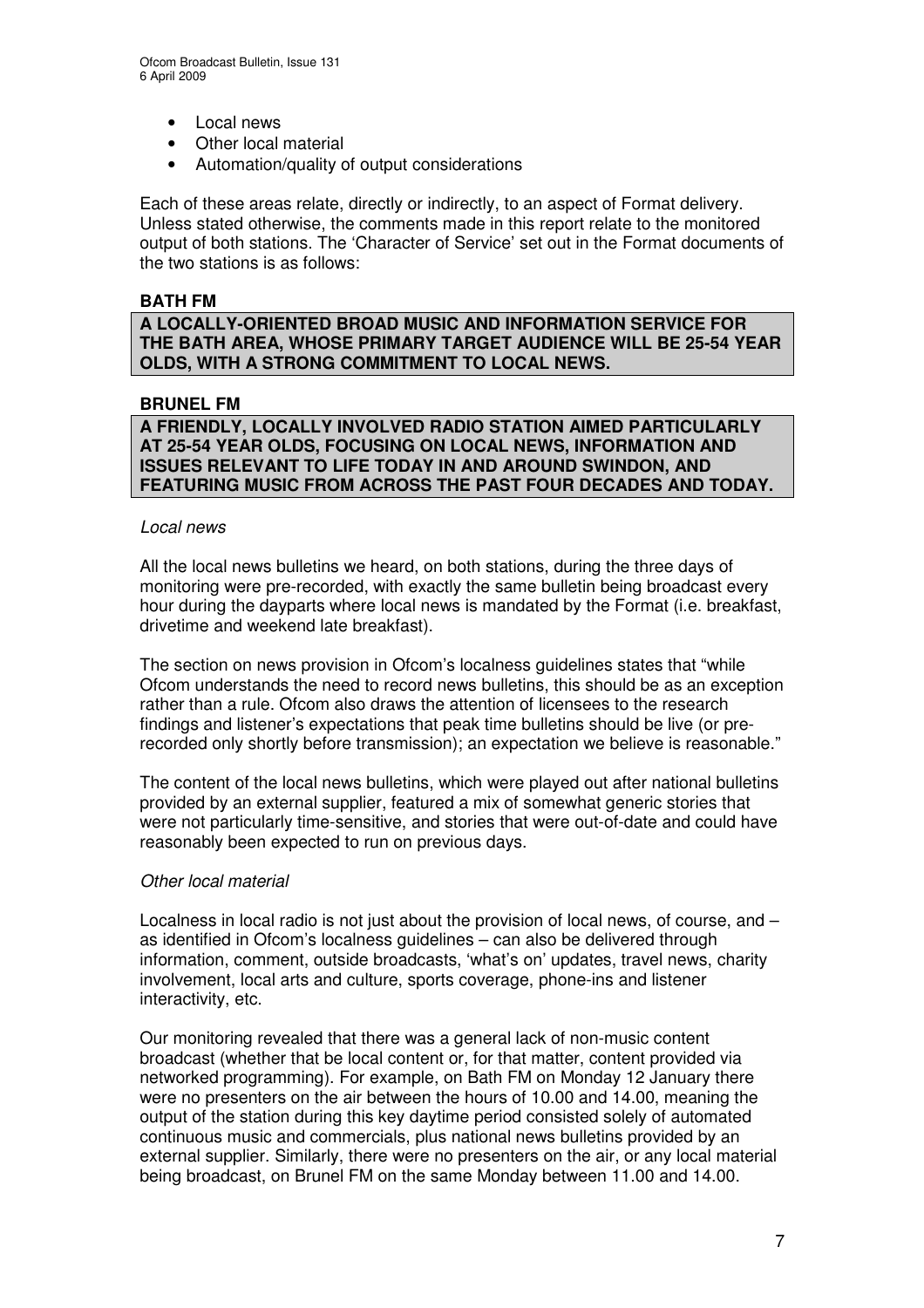#### *Automation/quality of output considerations*

We noted in our previous published Yellow Card reports on these two stations that the use of automation (that is, programming played out automatically by computer systems without a 'live' presenter) had not been well executed. In our second monitoring period, we found that significant automation problems were still evident (particularly on Bath FM), with – for example – news bulletins being prematurely cutoff. Most notably, on Bath FM on Saturday 10 January, an entire hour of the previous week's programming was played out between 12.00 and 13.00, containing out-ofdate information, for instance Christmas and New Year messages and DJ links. Indeed, right across the station's output there were frequently outdated Christmas and New Year promotional messages and jingles being aired before and after commercial breaks.

#### **Response**

South West Radio Ltd ('SWR'), the owners of the two stations, said that "it is of great concern to all involved with SWR that these errors in Format have occurred."

With regard to the consistent pre-recording and repetition of local news bulletins, SWR agreed that "broadcasting the same bulletin hourly…is clearly not acceptable" and said that "we now refresh the news in peak times in order and rewrites even if there are no major news developments." The company added that "staff numbers at our news hub have now been increased to provide a stronger focus/commitment for local news across the group, including weekends," and that "SWR has now increased the local news budget to ensure these levels of local content are maintained."

Commenting on the lack of local material during general programming, SWR stated that a new local lunchtime show was being introduced on both stations, replacing the back-to-back music sequences previously scheduled during these hours, and that a new local sports show was launching on Brunel FM. SWR has also promised to increase the amount of local information packages run on the stations.

Regarding the poor use of automation we heard at Bath FM, SWR said that "this is an ongoing project which is currently being resolved. Our own credibility with our audience and advertisers is at stake here and this is not something we will allow to continue."

#### **Decision**

Small-scale local commercial radio services such as Bath FM and Brunel FM have been licensed to serve quite specific, and relatively small, local geographic areas. They were not licensed to be specialist music or community of interest services – rather, they are mainstream radio stations that were licensed to provide a particular editorial focus on the main town(s) they serve, in a way that might not be possible on larger county-wide or regional services. This is reflected in the Formats of Bath FM and Brunel FM, which both promise a firm emphasis on news and information provision for, respectively, Bath and Swindon. Therefore, Ofcom regards the satisfactory provision of local material on these types of stations as fundamental to the delivery of their Formats. For example, if a service is described in its Format as being "locally focused" or "locally oriented", we would not expect hour after hour of daytime output to pass by with no local material being broadcast.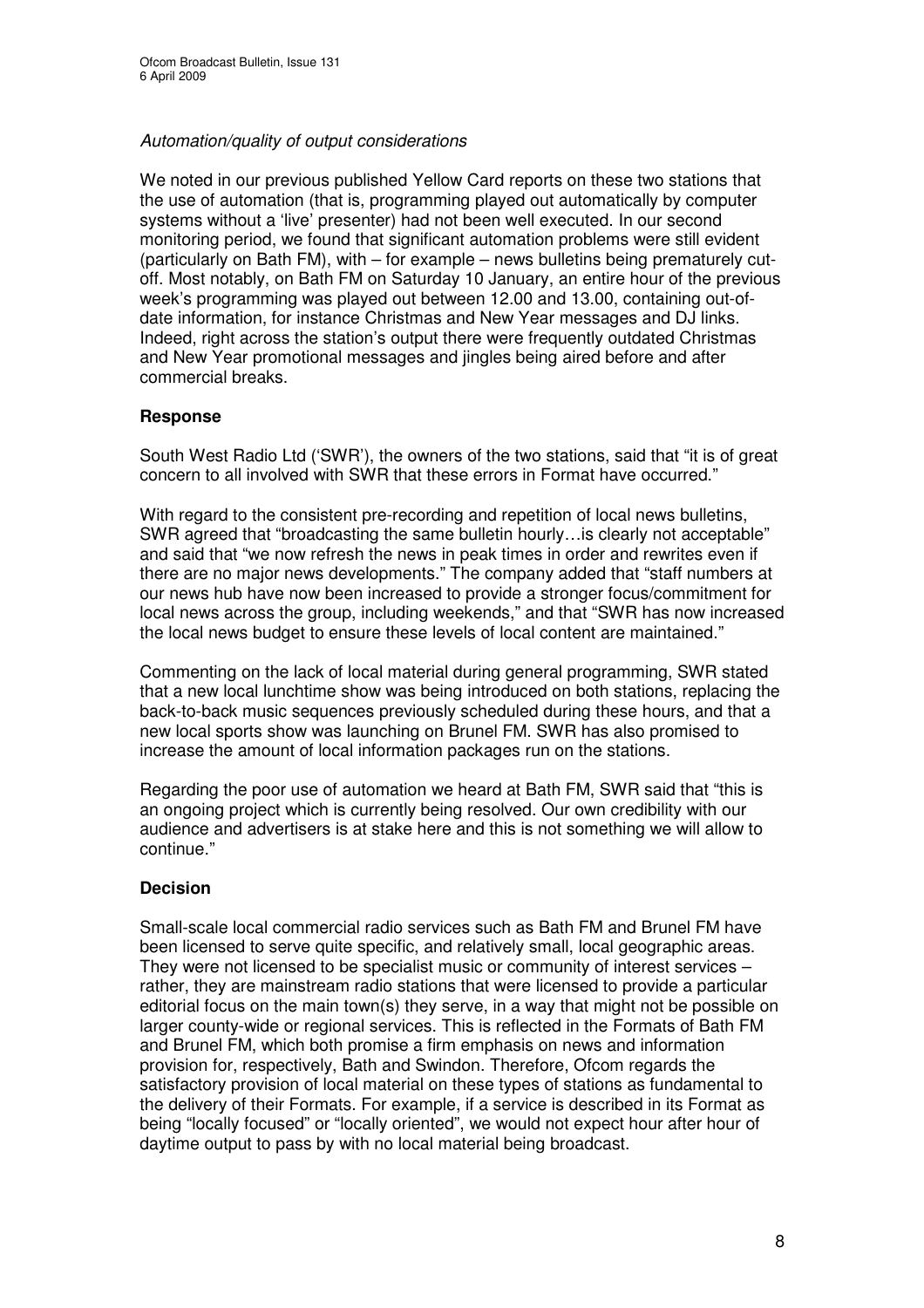We considered that the overall editorial quality of local news bulletins we heard on both stations during the monitoring period was poor, particularly in the sense that the local bulletins were all pre-recorded and constantly repeated. This is inconsistent with Ofcom's published localness guidelines and, on that basis, the requirement in Bath FM's Format for the station to have "a strong commitment to local news" or Brunel FM's Format requirement to be a "friendly, locally involved radio station…focusing on local news."

Similarly, with regard to the provision of other local material on the two stations, we noted that there was a general lack of non-music content broadcast throughout the period of monitoring. For example, on Monday 12 January there were no presenters in situ, or pre-recorded local information broadcast, on Bath FM during the key daytime hours of 10.00 and 14.00, or on Brunel FM between 11.00 and 14.00 the same day. We therefore considered that the output we heard – taken as a whole – was not in keeping with Bath FM's Format requirement to be "…a locally-oriented broad music and information service for the Bath area" or be consistent with Brunel FM's Format requirement to be a "friendly, locally involved radio station…focusing on information and issues relevant to life today in and around Swindon." The failure to deliver other local material satisfactorily was exacerbated by automation problems, which meant that out-of-date material was sometimes broadcast (particularly on Bath FM).

Yellow Card warnings were issued in December 2008 to Bath FM and Brunel FM. However, Ofcom's monitoring carried out during January 2009 demonstrated that the localness obligations in the Formats of both stations were still not being delivered satisfactorily, and not in accordance with Ofcom's published guidelines on localness. A formal breach of the licences of Bath FM and Brunel FM has therefore been recorded, and the Yellow Card warning issued in December 2008 will remain in place.

We note the many promises made by South West Radio in its representations to Ofcom concerning the improvements it intends to make to the output of these two stations. We will monitor the output of Bath FM and Brunel FM again within the next three months. If we find that the relevant issues identified in this report have been addressed, we will lift the Yellow Card, although the breach of licence will remain on record. However, any further failure on the part of either Bath FM or Brunel FM to deliver their respective Formats will lead Ofcom to consider further regulatory action against the relevant station(s), which includes the possibility of financial penalties, licence shortening or licence revocation.

**Breach of the radio licences for failure to deliver the agreed Formats.**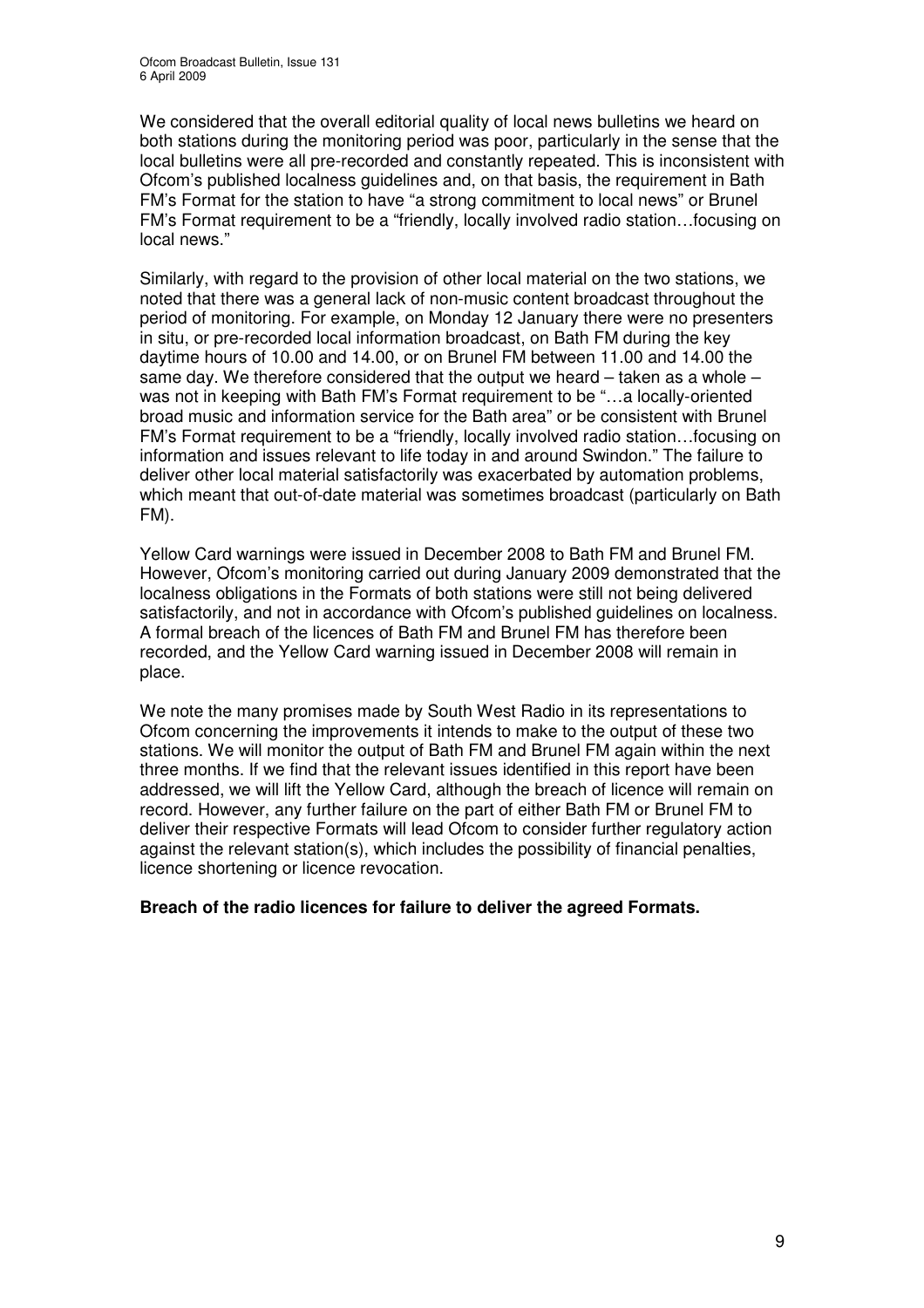# **Advertising scheduling**

## **Resolved**

### **Advertising minutage**

*ITV2, 11 February 2009, 13:00*

#### **Introduction**

During the clock hour beginning at 13:00 on 11 February 2009, ITV2 transmitted a total of 15 minutes and 15 seconds of advertising.

Section 4 (a) of the Code on the Scheduling of Television Advertising ("COSTA"), states: "The total allowance for advertising and teleshopping spots…on any channel in any one hour must not exceed 12 minutes…".

On 12 February, ITV plc notified Ofcom that it had exceeded its advertising allowance on 11 February 2009. In response, Ofcom sought comments from the broadcaster on how the breach had occurred and what steps it intended to take to avoid a recurrence.

#### **Response**

ITV plc said that it took its responsibility to comply with section 4(a) of COSTA seriously, and acknowledged that in this instance ITV2 had not complied with the rule.

The broadcaster explained that before a transmission file (containing programmes and advertisements) can be downloaded and broadcast, the system automatically validates and reports where advertising in the clock hour exceeds the permitted amount. In this case, the system worked as planned, however, due to human error the report that indicated an excess amount of advertising was overlooked.

A secondary check on transmission also failed to identify the minutage breach, again due to human error, and as a result the excess advertising went to air. ITV plc said the breach did not come to light until the second half of the transmission day and was reported to Ofcom the following day.

The broadcaster said that a technical change would be made as a matter of priority to prevent any transmission files being downloaded if the final validation check identified a breach of the advertising limit.

#### **Decision**

Ofcom notes that ITV plc identified this breach of the advertising minutage rules on the day of transmission and brought the matter to Ofcom's attention shortly afterwards.

In view of the broadcaster's swift action in identifying the cause of the error and its plans to make changes to its compliance systems to avoid a recurrence, Ofcom considers the matter resolved.

#### **Resolved**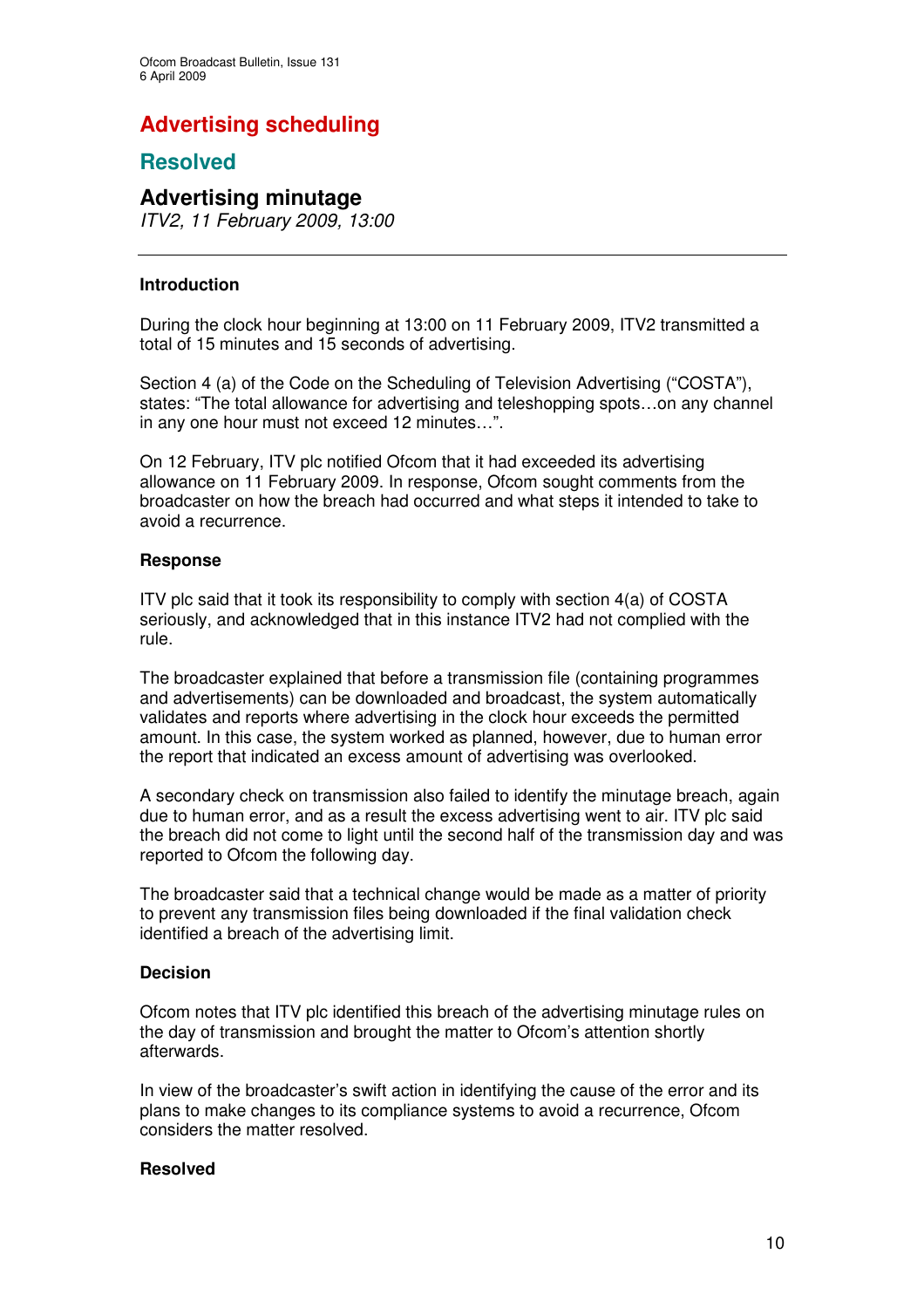# **Other Programmes Not in Breach/Resolved**

## **Up to 30 March 2009**

| Programme                                                  | <b>Transmission</b><br><b>Date</b> | <b>Channel</b>                 | Category                                      | <b>Number of</b><br>complaints |
|------------------------------------------------------------|------------------------------------|--------------------------------|-----------------------------------------------|--------------------------------|
| 118 118 Sponsorship of Lost                                |                                    | Sky One                        | Inaccuracy/Misleading                         |                                |
| 50 Things You Need to Know<br><b>About British History</b> | 27/01/2009                         | <b>History Channel</b>         | Offensive Language                            | 1                              |
| Al Murray's Multiple<br><b>Personality Disorder</b>        | 23/03/2009                         | ITVI                           | Generally Accepted<br>Standards               | 1                              |
| <b>Allan Beswick</b>                                       | 05/02/2009                         | <b>BBC Radio</b><br>Manchester | <b>Animal Welfare</b>                         | 1                              |
| <b>Allan Beswick</b>                                       | 25/02/2009                         | <b>BBC Radio</b><br>Manchester | <b>Generally Accepted</b><br><b>Standards</b> | 1                              |
| Andy Townsend and Mike<br>Parry                            | 05/03/2009                         | Talksport                      | <b>Generally Accepted</b><br><b>Standards</b> | 1                              |
| Ant & Dec's Saturday Night<br>Takeaway                     | 07/03/2009                         | ITVI                           | <b>Animal Welfare</b>                         | 9                              |
| Ant & Dec's Saturday Night<br>Takeaway                     | 28/02/2009                         | ITVI                           | <b>Generally Accepted</b><br><b>Standards</b> | 8                              |
| <b>BBC Breakfast</b>                                       | 25/02/2009                         | BBC1                           | Generally Accepted<br>Standards               | $\mathbf{1}$                   |
| BMIbaby.com sponsorship of<br><b>ITV Weather</b>           |                                    | ITV1                           | Offensive Language                            | $\mathbf{1}$                   |
| <b>Bible Study</b>                                         | 06/01/2009                         | Revelation                     | Religious Offence                             | 3                              |
| <b>Breakfast</b>                                           | 23/02/2009                         | Bath FM 107.9                  | Substance Abuse                               | 1                              |
| <b>Breakfast Show</b>                                      | 23/03/2009                         | GWR / Severn<br>Sound          | Inaccuracy/Misleading                         | 1                              |
| <b>BritCops: Zero Tolerence</b><br>(Trailer)               | 19/03/2009                         | <b>Bravo</b>                   | Sex/Nudity                                    | 1                              |
| Casualty                                                   | 14/03/2009                         | BBC1                           | Generally Accepted<br><b>Standards</b>        | 1                              |
| Channel 4 News                                             | 18/02/2009                         | Channel 4                      | Due Impartiality/Bias                         | 1                              |
| Channel 4 News                                             | 09/03/2009                         | Channel 4                      | Due Impartiality/Bias                         | 1                              |
| Channel 4 News                                             | 27/02/2009                         | Channel 4                      | Due Impartiality/Bias                         | 3                              |
| Channel 4 News                                             | 16/03/2009                         | Channel 4                      | Offensive Language                            | $\overline{2}$                 |
| CheekyBingo.com Sponsor of<br>Jeremy Kyle Show             |                                    | ITV1                           | Sponsorship                                   | 1                              |
| Cobra sponsor credit                                       | 20/03/2009                         | Dave                           | Generally Accepted<br>Standards               | 1                              |
| Come Dine With Me                                          | 22/03/2009                         | Channel 4                      | Offensive Language                            | 1                              |
| Come Dine With Me                                          | 01/03/2009                         | Channel 4                      | Sex/Nudity                                    | $\overline{\mathbf{c}}$        |
| Comic Relief                                               | 13/03/2009                         | BBC1                           | Generally Accepted<br>Standards               | $\overline{3}$                 |
| <b>Comic Relief</b>                                        | 13/03/2009                         | BBC1                           | Offensive Language                            | $\mathbf{1}$                   |
| Comic Relief - Outnumbered                                 | 13/03/2009                         | BBC1                           | <b>Generally Accepted</b><br><b>Standards</b> | $\mathbf{1}$                   |
| Comic Relief Does Top of the<br>Pops                       | 13/03/2009                         | BBC <sub>2</sub>               | <b>Generally Accepted</b><br>Standards        | 1                              |
| Comment                                                    | 18/12/2008                         | Press TV                       | Generally Accepted<br><b>Standards</b>        | 1                              |
| <b>Coronation Street</b>                                   | 23/03/2009                         | ITV1                           | Substance Abuse                               | 1                              |
| <b>Coronation Street</b>                                   | 30/01/2009                         | ITV1                           | Violence                                      | 1                              |
| <b>Coronation Street</b>                                   | 11/03/2009                         | ITV1                           | Animal Welfare                                | $\overline{c}$                 |
| <b>Coronation Street</b>                                   | 23/03/2009                         | ITV1                           | Religious Offence                             | 1                              |
| <b>Coronation Street</b>                                   | 11/03/2009                         | ITV1                           | Animal Welfare                                | $\mathbf{1}$                   |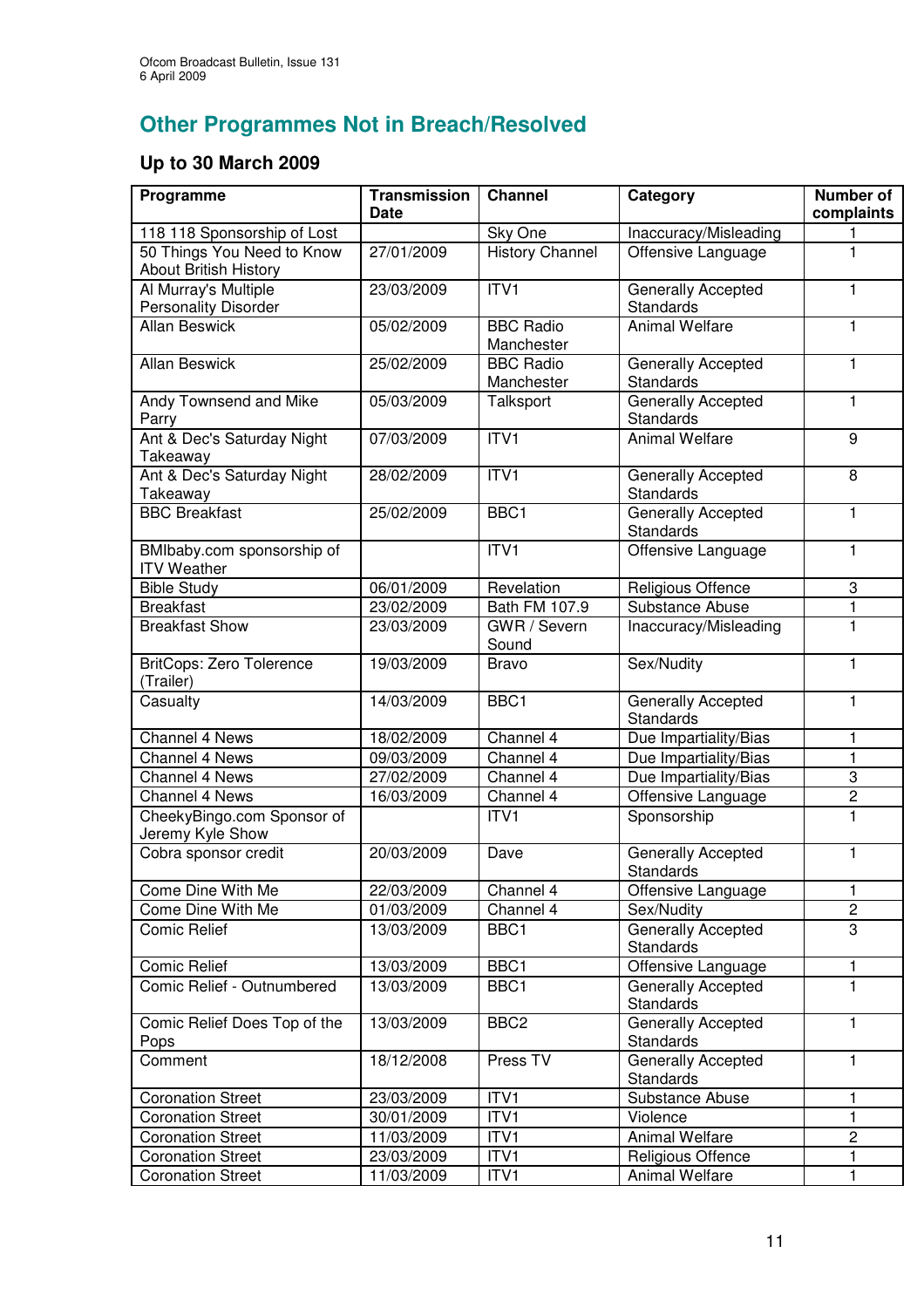| Dancing on Ice                                        | n/a        | ITV1                 | Generally Accepted<br><b>Standards</b>        | 1                       |
|-------------------------------------------------------|------------|----------------------|-----------------------------------------------|-------------------------|
| Dancing on Ice                                        | 22/02/2009 | ITV1                 | <b>Generally Accepted</b><br><b>Standards</b> | 1                       |
| Dancing on Ice - The Final                            | 22/03/2009 | ITV1                 | <b>Generally Accepted</b><br><b>Standards</b> | 1                       |
| Deborah 13: Servant of God                            | 10/03/2009 | <b>BBC Three</b>     | U18's in Programmes                           | 1                       |
| Destroyed in Seconds                                  | 09/03/2009 | Discovery<br>Channel | Generally Accepted<br><b>Standards</b>        | 1                       |
| Dickinson's Real Deal                                 | n/a        | ITV1                 | Competitions                                  | 1                       |
| Digital On-screen Graphics                            | 18/03/2009 | ITV1                 | Other                                         | 1                       |
| Dispatches: Pakistan's Taliban<br>Generation          | 16/03/2009 | C <sub>4</sub>       | <b>U18's in Programmes</b>                    | 1                       |
| <b>Doctors</b>                                        | 26/02/2009 | BBC1                 | Sex/Nudity                                    | 1                       |
| Dom Joly's Happy Hour                                 | 22/03/2009 | <b>Sky Three</b>     | Generally Accepted<br>Standards               | 1                       |
| Drama on 4                                            | n/a        | Channel 4            | Sponsorship                                   | 1                       |
| Dreams Beds sponsorship of                            | 08/12/2008 | Sky One              | Inaccuracy/Misleading                         | 1                       |
| <b>Stargate Atlantis</b>                              |            |                      |                                               |                         |
| <b>East Midlands Today</b>                            | 20/03/2009 | BBC1                 | <b>Generally Accepted</b><br><b>Standards</b> | 1                       |
| Eastenders                                            | 06/03/2009 | BBC1                 | Generally Accepted<br><b>Standards</b>        | 1                       |
| Ed and Oucho's Excellent<br>Inventions                | 09/03/2009 | <b>CBBC</b>          | Harm/Food                                     | 1                       |
| Emmerdale                                             | 09/03/2009 | ITV1                 | Crime<br>(incite/encourage)                   | 1                       |
| Emmerdale                                             | 19/03/2009 | ITV1                 | Dangerous Behaviour                           | 1                       |
| Emmerdale                                             | 20/03/2009 | ITV <sub>1</sub>     | Sex/Nudity                                    | 1                       |
| Emmerdale                                             | 23/03/2009 | ITV1                 | Crime<br>(incite/encourage)                   | $\mathbf{1}$            |
| <b>Extreme Fishing with Robson</b><br>Green           | 16/03/2009 | Five                 | <b>Animal Welfare</b>                         | $\mathbf{1}$            |
| <b>Extreme Fishing with Robson</b><br>Green           | 09/03/2009 | Five                 | <b>Animal Welfare</b>                         | $\overline{2}$          |
| <b>Extreme Fishing with Robson</b><br>Green (Trailer) | 28/02/2009 | Five                 | Generally Accepted<br><b>Standards</b>        | $\overline{\mathbf{4}}$ |
| Family Guy / American Dad<br>trailers                 | 17/03/2009 | <b>FX</b>            | Sex/Nudity                                    | 1                       |
| <b>Five News</b>                                      | 01/03/2009 | Five                 | <b>Generally Accepted</b><br>Standards        | $\mathbf{1}$            |
| Fringe (trailer)                                      | 06/03/2009 | Sky Sports 1         | Violence                                      | $\mathbf{1}$            |
| <b>GMTV</b>                                           | n/a        | <b>GMTV</b>          | Sponsorship                                   | $\mathbf{1}$            |
| <b>GMTV</b>                                           | 12/03/2009 | ITVI                 | Crime<br>(incite/encourage)                   | $\overline{\mathbf{4}}$ |
| <b>GMTV</b>                                           | 19/03/2009 | ITV1                 | Due Impartiality/Bias                         | 1                       |
| <b>GMTV</b>                                           | 11/03/2009 | ITV1                 | Crime<br>(incite/encourage)                   | $\overline{5}$          |
| <b>GMTV</b>                                           | 17/03/2009 | ITV1                 | Due Impartiality/Bias                         | 1                       |
| <b>GMTV</b>                                           | 05/03/2009 | ITV <sub>1</sub>     | Due Impartiality/Bias                         | $\mathbf{1}$            |
| Gay to Z                                              | 20/03/2009 | Channel 4            | Sex/Nudity                                    | 1                       |
| Gay to Z                                              | 20/03/2009 | Channel 4            | <b>Generally Accepted</b><br><b>Standards</b> | $\mathbf{1}$            |
| George Gently                                         | n/a        | BBC1                 | Substance Abuse                               | 1                       |
| Get Squiggling                                        | 23/03/2009 | <b>CBeebies</b>      | Inaccuracy/Misleading                         | $\mathbf{1}$            |
| Gladiators                                            | 08/02/2009 | Sky One              | Offensive Language                            | $\mathbf{1}$            |
| Going For Gold                                        | 17/03/2009 | Five                 | Competitions                                  | $\mathbf{1}$            |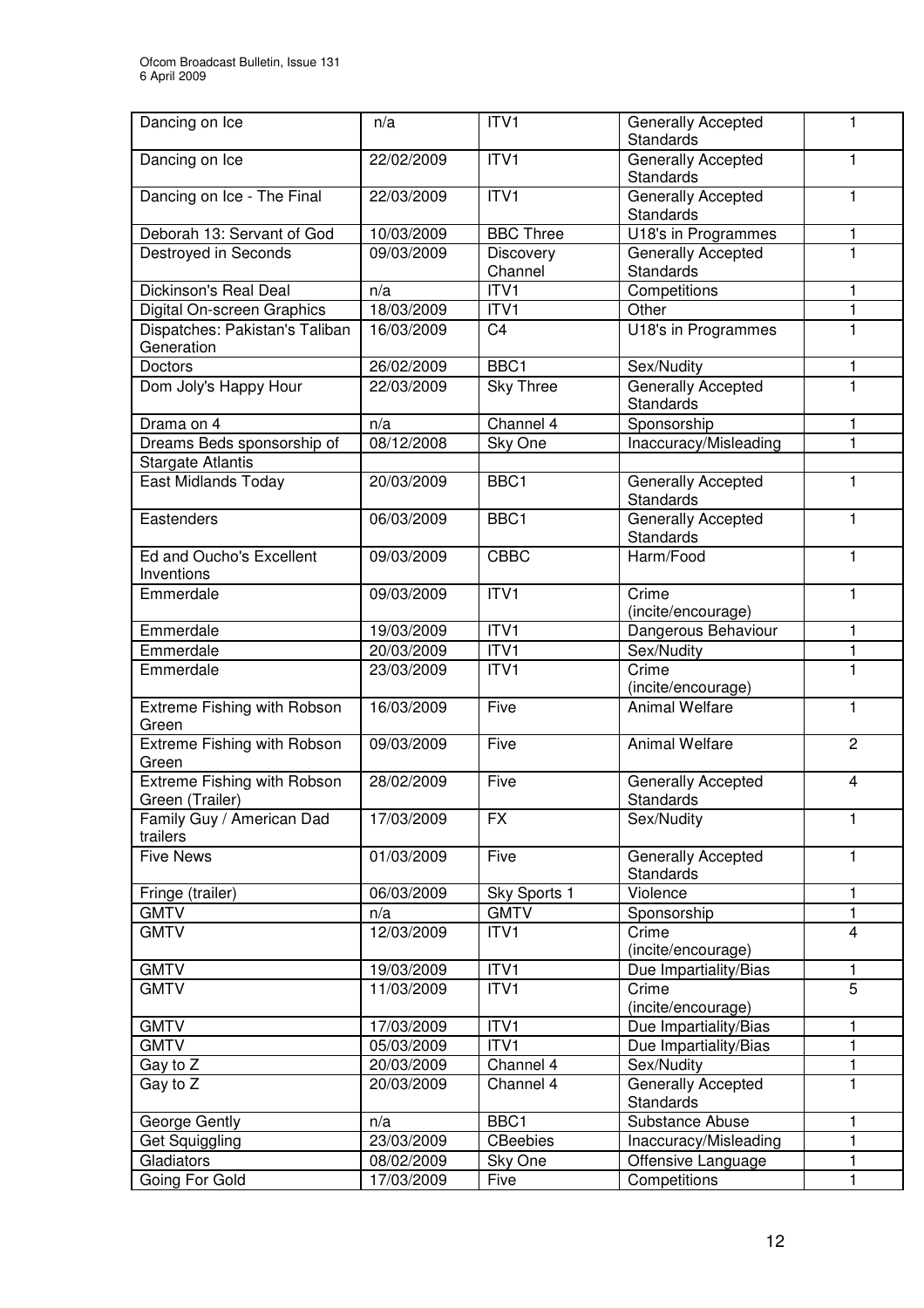| Heston's Roman Feast<br>24/03/2009<br>Channel 4<br><b>Animal Welfare</b><br>17<br>Channel 4<br><b>Heston's Tudor Feast</b><br>17/03/2009<br><b>Animal Welfare</b><br>8<br>Hollyoaks<br>22/03/2009<br>Channel 4<br>1<br>Sex/Nudity<br>Hollyoaks ((Trailer)<br>$\mathbf{1}$<br>18/03/2009<br>Channel 4<br>Sex/Nudity<br><b>Generally Accepted</b><br>$\overline{c}$<br>Horne & Corden<br><b>BBC Three</b><br>10/03/2009<br><b>Standards</b><br>3<br><b>BBC Three</b><br>Horne & Corden<br>21/03/2009<br>Religious Offence<br><b>BBC Three</b><br>Religious Offence<br>3<br>Horne & Corden<br>18/03/2009<br>ITV1<br>Due Impartiality/Bias<br><b>ITV News</b><br>04/03/2009<br>1<br>ITV1<br><b>ITV News</b><br>03/03/2009<br>Violence<br>$\mathbf{1}$<br>ITVI<br><b>ITV News</b><br>Inaccuracy/Misleading<br>$\mathbf{1}$<br>06/03/2009<br>$\mathbf{1}$<br>Iain Meadows<br>10/01/2009<br>The Coast 106.6<br>Substance Abuse<br>10/03/2009<br>LBC 97.3 FM<br>Generally Accepted<br>1<br>James O'Brien<br><b>Standards</b><br>Violence<br>Jo Whiley<br>10/03/2009<br><b>BBC Radio 1</b><br>1<br>Jo Whiley<br>06/03/2009<br><b>BBC Radio 1</b><br>Religious Issues<br>1<br><b>KNTV Sex</b><br>26/03/2009<br>Channel 4<br>Sex/Nudity<br>33<br>Channel 4<br><b>KNTV Sex</b><br>Scheduling<br>16/03/2009<br>1<br>Sex/Nudity<br>$\mathbf{1}$<br><b>KNTV Sex</b><br>19/03/2009<br>Channel 4<br><b>KNTV Sex</b><br>17/03/2009<br>Channel 4<br>Sex/Nudity<br>3<br>Kinder Bueno sponsorship of<br>Channel 4<br><b>Generally Accepted</b><br>1<br>18/03/2009<br><b>Desperate Housewives</b><br><b>Standards</b><br>ITVI<br>Law & Order (Trailer)<br>01/03/2009<br>Generally Accepted<br>1<br>Standards<br>Lee Mack Live<br>Channel 4<br>Generally Accepted<br>27/02/2009<br>1<br><b>Standards</b><br><b>Little Red Flowers</b><br>Channel 4<br>Sex/Nudity<br>23/03/2009<br>1<br>Live Chehlum From Damscus<br>16/02/2009<br>Violence<br><b>DM Digital</b><br>1<br>Live Six Nations Rugby Union<br>BBC1<br><b>Generally Accepted</b><br>28/02/2009<br>1<br><b>Standards</b><br>Live at the Apollo<br>BBC1<br>Generally Accepted<br>21/03/2009<br>1<br><b>Standards</b><br>Loose Women<br>ITV1<br>Substance Abuse<br>$\mathbf{1}$<br>27/02/2009 |
|------------------------------------------------------------------------------------------------------------------------------------------------------------------------------------------------------------------------------------------------------------------------------------------------------------------------------------------------------------------------------------------------------------------------------------------------------------------------------------------------------------------------------------------------------------------------------------------------------------------------------------------------------------------------------------------------------------------------------------------------------------------------------------------------------------------------------------------------------------------------------------------------------------------------------------------------------------------------------------------------------------------------------------------------------------------------------------------------------------------------------------------------------------------------------------------------------------------------------------------------------------------------------------------------------------------------------------------------------------------------------------------------------------------------------------------------------------------------------------------------------------------------------------------------------------------------------------------------------------------------------------------------------------------------------------------------------------------------------------------------------------------------------------------------------------------------------------------------------------------------------------------------------------------------------------------------------------------------------------------------------------------------------------------------------------------------------------------------------------------------------------------------------------------------------------------------------------------------------|
|                                                                                                                                                                                                                                                                                                                                                                                                                                                                                                                                                                                                                                                                                                                                                                                                                                                                                                                                                                                                                                                                                                                                                                                                                                                                                                                                                                                                                                                                                                                                                                                                                                                                                                                                                                                                                                                                                                                                                                                                                                                                                                                                                                                                                              |
|                                                                                                                                                                                                                                                                                                                                                                                                                                                                                                                                                                                                                                                                                                                                                                                                                                                                                                                                                                                                                                                                                                                                                                                                                                                                                                                                                                                                                                                                                                                                                                                                                                                                                                                                                                                                                                                                                                                                                                                                                                                                                                                                                                                                                              |
|                                                                                                                                                                                                                                                                                                                                                                                                                                                                                                                                                                                                                                                                                                                                                                                                                                                                                                                                                                                                                                                                                                                                                                                                                                                                                                                                                                                                                                                                                                                                                                                                                                                                                                                                                                                                                                                                                                                                                                                                                                                                                                                                                                                                                              |
|                                                                                                                                                                                                                                                                                                                                                                                                                                                                                                                                                                                                                                                                                                                                                                                                                                                                                                                                                                                                                                                                                                                                                                                                                                                                                                                                                                                                                                                                                                                                                                                                                                                                                                                                                                                                                                                                                                                                                                                                                                                                                                                                                                                                                              |
|                                                                                                                                                                                                                                                                                                                                                                                                                                                                                                                                                                                                                                                                                                                                                                                                                                                                                                                                                                                                                                                                                                                                                                                                                                                                                                                                                                                                                                                                                                                                                                                                                                                                                                                                                                                                                                                                                                                                                                                                                                                                                                                                                                                                                              |
|                                                                                                                                                                                                                                                                                                                                                                                                                                                                                                                                                                                                                                                                                                                                                                                                                                                                                                                                                                                                                                                                                                                                                                                                                                                                                                                                                                                                                                                                                                                                                                                                                                                                                                                                                                                                                                                                                                                                                                                                                                                                                                                                                                                                                              |
|                                                                                                                                                                                                                                                                                                                                                                                                                                                                                                                                                                                                                                                                                                                                                                                                                                                                                                                                                                                                                                                                                                                                                                                                                                                                                                                                                                                                                                                                                                                                                                                                                                                                                                                                                                                                                                                                                                                                                                                                                                                                                                                                                                                                                              |
|                                                                                                                                                                                                                                                                                                                                                                                                                                                                                                                                                                                                                                                                                                                                                                                                                                                                                                                                                                                                                                                                                                                                                                                                                                                                                                                                                                                                                                                                                                                                                                                                                                                                                                                                                                                                                                                                                                                                                                                                                                                                                                                                                                                                                              |
|                                                                                                                                                                                                                                                                                                                                                                                                                                                                                                                                                                                                                                                                                                                                                                                                                                                                                                                                                                                                                                                                                                                                                                                                                                                                                                                                                                                                                                                                                                                                                                                                                                                                                                                                                                                                                                                                                                                                                                                                                                                                                                                                                                                                                              |
|                                                                                                                                                                                                                                                                                                                                                                                                                                                                                                                                                                                                                                                                                                                                                                                                                                                                                                                                                                                                                                                                                                                                                                                                                                                                                                                                                                                                                                                                                                                                                                                                                                                                                                                                                                                                                                                                                                                                                                                                                                                                                                                                                                                                                              |
|                                                                                                                                                                                                                                                                                                                                                                                                                                                                                                                                                                                                                                                                                                                                                                                                                                                                                                                                                                                                                                                                                                                                                                                                                                                                                                                                                                                                                                                                                                                                                                                                                                                                                                                                                                                                                                                                                                                                                                                                                                                                                                                                                                                                                              |
|                                                                                                                                                                                                                                                                                                                                                                                                                                                                                                                                                                                                                                                                                                                                                                                                                                                                                                                                                                                                                                                                                                                                                                                                                                                                                                                                                                                                                                                                                                                                                                                                                                                                                                                                                                                                                                                                                                                                                                                                                                                                                                                                                                                                                              |
|                                                                                                                                                                                                                                                                                                                                                                                                                                                                                                                                                                                                                                                                                                                                                                                                                                                                                                                                                                                                                                                                                                                                                                                                                                                                                                                                                                                                                                                                                                                                                                                                                                                                                                                                                                                                                                                                                                                                                                                                                                                                                                                                                                                                                              |
|                                                                                                                                                                                                                                                                                                                                                                                                                                                                                                                                                                                                                                                                                                                                                                                                                                                                                                                                                                                                                                                                                                                                                                                                                                                                                                                                                                                                                                                                                                                                                                                                                                                                                                                                                                                                                                                                                                                                                                                                                                                                                                                                                                                                                              |
|                                                                                                                                                                                                                                                                                                                                                                                                                                                                                                                                                                                                                                                                                                                                                                                                                                                                                                                                                                                                                                                                                                                                                                                                                                                                                                                                                                                                                                                                                                                                                                                                                                                                                                                                                                                                                                                                                                                                                                                                                                                                                                                                                                                                                              |
|                                                                                                                                                                                                                                                                                                                                                                                                                                                                                                                                                                                                                                                                                                                                                                                                                                                                                                                                                                                                                                                                                                                                                                                                                                                                                                                                                                                                                                                                                                                                                                                                                                                                                                                                                                                                                                                                                                                                                                                                                                                                                                                                                                                                                              |
|                                                                                                                                                                                                                                                                                                                                                                                                                                                                                                                                                                                                                                                                                                                                                                                                                                                                                                                                                                                                                                                                                                                                                                                                                                                                                                                                                                                                                                                                                                                                                                                                                                                                                                                                                                                                                                                                                                                                                                                                                                                                                                                                                                                                                              |
|                                                                                                                                                                                                                                                                                                                                                                                                                                                                                                                                                                                                                                                                                                                                                                                                                                                                                                                                                                                                                                                                                                                                                                                                                                                                                                                                                                                                                                                                                                                                                                                                                                                                                                                                                                                                                                                                                                                                                                                                                                                                                                                                                                                                                              |
|                                                                                                                                                                                                                                                                                                                                                                                                                                                                                                                                                                                                                                                                                                                                                                                                                                                                                                                                                                                                                                                                                                                                                                                                                                                                                                                                                                                                                                                                                                                                                                                                                                                                                                                                                                                                                                                                                                                                                                                                                                                                                                                                                                                                                              |
|                                                                                                                                                                                                                                                                                                                                                                                                                                                                                                                                                                                                                                                                                                                                                                                                                                                                                                                                                                                                                                                                                                                                                                                                                                                                                                                                                                                                                                                                                                                                                                                                                                                                                                                                                                                                                                                                                                                                                                                                                                                                                                                                                                                                                              |
|                                                                                                                                                                                                                                                                                                                                                                                                                                                                                                                                                                                                                                                                                                                                                                                                                                                                                                                                                                                                                                                                                                                                                                                                                                                                                                                                                                                                                                                                                                                                                                                                                                                                                                                                                                                                                                                                                                                                                                                                                                                                                                                                                                                                                              |
|                                                                                                                                                                                                                                                                                                                                                                                                                                                                                                                                                                                                                                                                                                                                                                                                                                                                                                                                                                                                                                                                                                                                                                                                                                                                                                                                                                                                                                                                                                                                                                                                                                                                                                                                                                                                                                                                                                                                                                                                                                                                                                                                                                                                                              |
|                                                                                                                                                                                                                                                                                                                                                                                                                                                                                                                                                                                                                                                                                                                                                                                                                                                                                                                                                                                                                                                                                                                                                                                                                                                                                                                                                                                                                                                                                                                                                                                                                                                                                                                                                                                                                                                                                                                                                                                                                                                                                                                                                                                                                              |
|                                                                                                                                                                                                                                                                                                                                                                                                                                                                                                                                                                                                                                                                                                                                                                                                                                                                                                                                                                                                                                                                                                                                                                                                                                                                                                                                                                                                                                                                                                                                                                                                                                                                                                                                                                                                                                                                                                                                                                                                                                                                                                                                                                                                                              |
|                                                                                                                                                                                                                                                                                                                                                                                                                                                                                                                                                                                                                                                                                                                                                                                                                                                                                                                                                                                                                                                                                                                                                                                                                                                                                                                                                                                                                                                                                                                                                                                                                                                                                                                                                                                                                                                                                                                                                                                                                                                                                                                                                                                                                              |
|                                                                                                                                                                                                                                                                                                                                                                                                                                                                                                                                                                                                                                                                                                                                                                                                                                                                                                                                                                                                                                                                                                                                                                                                                                                                                                                                                                                                                                                                                                                                                                                                                                                                                                                                                                                                                                                                                                                                                                                                                                                                                                                                                                                                                              |
|                                                                                                                                                                                                                                                                                                                                                                                                                                                                                                                                                                                                                                                                                                                                                                                                                                                                                                                                                                                                                                                                                                                                                                                                                                                                                                                                                                                                                                                                                                                                                                                                                                                                                                                                                                                                                                                                                                                                                                                                                                                                                                                                                                                                                              |
|                                                                                                                                                                                                                                                                                                                                                                                                                                                                                                                                                                                                                                                                                                                                                                                                                                                                                                                                                                                                                                                                                                                                                                                                                                                                                                                                                                                                                                                                                                                                                                                                                                                                                                                                                                                                                                                                                                                                                                                                                                                                                                                                                                                                                              |
|                                                                                                                                                                                                                                                                                                                                                                                                                                                                                                                                                                                                                                                                                                                                                                                                                                                                                                                                                                                                                                                                                                                                                                                                                                                                                                                                                                                                                                                                                                                                                                                                                                                                                                                                                                                                                                                                                                                                                                                                                                                                                                                                                                                                                              |
|                                                                                                                                                                                                                                                                                                                                                                                                                                                                                                                                                                                                                                                                                                                                                                                                                                                                                                                                                                                                                                                                                                                                                                                                                                                                                                                                                                                                                                                                                                                                                                                                                                                                                                                                                                                                                                                                                                                                                                                                                                                                                                                                                                                                                              |
|                                                                                                                                                                                                                                                                                                                                                                                                                                                                                                                                                                                                                                                                                                                                                                                                                                                                                                                                                                                                                                                                                                                                                                                                                                                                                                                                                                                                                                                                                                                                                                                                                                                                                                                                                                                                                                                                                                                                                                                                                                                                                                                                                                                                                              |
|                                                                                                                                                                                                                                                                                                                                                                                                                                                                                                                                                                                                                                                                                                                                                                                                                                                                                                                                                                                                                                                                                                                                                                                                                                                                                                                                                                                                                                                                                                                                                                                                                                                                                                                                                                                                                                                                                                                                                                                                                                                                                                                                                                                                                              |
|                                                                                                                                                                                                                                                                                                                                                                                                                                                                                                                                                                                                                                                                                                                                                                                                                                                                                                                                                                                                                                                                                                                                                                                                                                                                                                                                                                                                                                                                                                                                                                                                                                                                                                                                                                                                                                                                                                                                                                                                                                                                                                                                                                                                                              |
| ITVI<br>Maltesers sponsorship of<br>Crime<br>1<br>n/a                                                                                                                                                                                                                                                                                                                                                                                                                                                                                                                                                                                                                                                                                                                                                                                                                                                                                                                                                                                                                                                                                                                                                                                                                                                                                                                                                                                                                                                                                                                                                                                                                                                                                                                                                                                                                                                                                                                                                                                                                                                                                                                                                                        |
| Loose Women<br>(incite/encourage)<br>BBC1<br>21/03/2009<br>Generally Accepted<br>$\mathbf{1}$                                                                                                                                                                                                                                                                                                                                                                                                                                                                                                                                                                                                                                                                                                                                                                                                                                                                                                                                                                                                                                                                                                                                                                                                                                                                                                                                                                                                                                                                                                                                                                                                                                                                                                                                                                                                                                                                                                                                                                                                                                                                                                                                |
| Match of the Day<br>Standards                                                                                                                                                                                                                                                                                                                                                                                                                                                                                                                                                                                                                                                                                                                                                                                                                                                                                                                                                                                                                                                                                                                                                                                                                                                                                                                                                                                                                                                                                                                                                                                                                                                                                                                                                                                                                                                                                                                                                                                                                                                                                                                                                                                                |
| Match of the Day 2<br>BBC <sub>2</sub><br><b>Generally Accepted</b><br>1<br>15/03/2009                                                                                                                                                                                                                                                                                                                                                                                                                                                                                                                                                                                                                                                                                                                                                                                                                                                                                                                                                                                                                                                                                                                                                                                                                                                                                                                                                                                                                                                                                                                                                                                                                                                                                                                                                                                                                                                                                                                                                                                                                                                                                                                                       |
| <b>Standards</b>                                                                                                                                                                                                                                                                                                                                                                                                                                                                                                                                                                                                                                                                                                                                                                                                                                                                                                                                                                                                                                                                                                                                                                                                                                                                                                                                                                                                                                                                                                                                                                                                                                                                                                                                                                                                                                                                                                                                                                                                                                                                                                                                                                                                             |
| Talksport<br><b>Generally Accepted</b><br>Mike Parry<br>04/03/2009<br>1                                                                                                                                                                                                                                                                                                                                                                                                                                                                                                                                                                                                                                                                                                                                                                                                                                                                                                                                                                                                                                                                                                                                                                                                                                                                                                                                                                                                                                                                                                                                                                                                                                                                                                                                                                                                                                                                                                                                                                                                                                                                                                                                                      |
| <b>Standards</b>                                                                                                                                                                                                                                                                                                                                                                                                                                                                                                                                                                                                                                                                                                                                                                                                                                                                                                                                                                                                                                                                                                                                                                                                                                                                                                                                                                                                                                                                                                                                                                                                                                                                                                                                                                                                                                                                                                                                                                                                                                                                                                                                                                                                             |
| Mona Lisa Smile<br>Five<br>Sex/Nudity<br>1<br>28/02/2009                                                                                                                                                                                                                                                                                                                                                                                                                                                                                                                                                                                                                                                                                                                                                                                                                                                                                                                                                                                                                                                                                                                                                                                                                                                                                                                                                                                                                                                                                                                                                                                                                                                                                                                                                                                                                                                                                                                                                                                                                                                                                                                                                                     |
| Channel 4<br>24/03/2009<br>Sex/Nudity<br>1<br>Mum's Gone Gay                                                                                                                                                                                                                                                                                                                                                                                                                                                                                                                                                                                                                                                                                                                                                                                                                                                                                                                                                                                                                                                                                                                                                                                                                                                                                                                                                                                                                                                                                                                                                                                                                                                                                                                                                                                                                                                                                                                                                                                                                                                                                                                                                                 |
| 1<br>NME Awards 2009<br>27/02/2009<br>Channel 4<br>Offensive Language                                                                                                                                                                                                                                                                                                                                                                                                                                                                                                                                                                                                                                                                                                                                                                                                                                                                                                                                                                                                                                                                                                                                                                                                                                                                                                                                                                                                                                                                                                                                                                                                                                                                                                                                                                                                                                                                                                                                                                                                                                                                                                                                                        |
| ITV1<br>1<br>New You've Been Framed!<br>28/02/2009<br>U18's in Programmes                                                                                                                                                                                                                                                                                                                                                                                                                                                                                                                                                                                                                                                                                                                                                                                                                                                                                                                                                                                                                                                                                                                                                                                                                                                                                                                                                                                                                                                                                                                                                                                                                                                                                                                                                                                                                                                                                                                                                                                                                                                                                                                                                    |
| Due Impartiality/Bias<br>News 24<br>601<br>1<br>n/a                                                                                                                                                                                                                                                                                                                                                                                                                                                                                                                                                                                                                                                                                                                                                                                                                                                                                                                                                                                                                                                                                                                                                                                                                                                                                                                                                                                                                                                                                                                                                                                                                                                                                                                                                                                                                                                                                                                                                                                                                                                                                                                                                                          |
| ITV1<br>1<br>News at Ten<br>08/01/2009<br>Inaccuracy/Misleading                                                                                                                                                                                                                                                                                                                                                                                                                                                                                                                                                                                                                                                                                                                                                                                                                                                                                                                                                                                                                                                                                                                                                                                                                                                                                                                                                                                                                                                                                                                                                                                                                                                                                                                                                                                                                                                                                                                                                                                                                                                                                                                                                              |
| $\mathbf{1}$<br>Nick Ferrari<br>LBC 97.3fm<br>Crime<br>06/03/2009                                                                                                                                                                                                                                                                                                                                                                                                                                                                                                                                                                                                                                                                                                                                                                                                                                                                                                                                                                                                                                                                                                                                                                                                                                                                                                                                                                                                                                                                                                                                                                                                                                                                                                                                                                                                                                                                                                                                                                                                                                                                                                                                                            |
| (incite/encourage)                                                                                                                                                                                                                                                                                                                                                                                                                                                                                                                                                                                                                                                                                                                                                                                                                                                                                                                                                                                                                                                                                                                                                                                                                                                                                                                                                                                                                                                                                                                                                                                                                                                                                                                                                                                                                                                                                                                                                                                                                                                                                                                                                                                                           |
| <b>STV</b><br>$\overline{c}$<br>North Tonight<br>23/02/2009<br>Due Impartiality/Bias                                                                                                                                                                                                                                                                                                                                                                                                                                                                                                                                                                                                                                                                                                                                                                                                                                                                                                                                                                                                                                                                                                                                                                                                                                                                                                                                                                                                                                                                                                                                                                                                                                                                                                                                                                                                                                                                                                                                                                                                                                                                                                                                         |
| Oops TV<br>27/02/2009<br><b>Animal Welfare</b><br>1<br>Sky One                                                                                                                                                                                                                                                                                                                                                                                                                                                                                                                                                                                                                                                                                                                                                                                                                                                                                                                                                                                                                                                                                                                                                                                                                                                                                                                                                                                                                                                                                                                                                                                                                                                                                                                                                                                                                                                                                                                                                                                                                                                                                                                                                               |
| BBC1<br>1<br>Prank Patrol<br>19/02/2009<br>Dangerous Behaviour                                                                                                                                                                                                                                                                                                                                                                                                                                                                                                                                                                                                                                                                                                                                                                                                                                                                                                                                                                                                                                                                                                                                                                                                                                                                                                                                                                                                                                                                                                                                                                                                                                                                                                                                                                                                                                                                                                                                                                                                                                                                                                                                                               |
| Sponsorship<br>Prison Break<br>n/a<br>Sky One<br>1                                                                                                                                                                                                                                                                                                                                                                                                                                                                                                                                                                                                                                                                                                                                                                                                                                                                                                                                                                                                                                                                                                                                                                                                                                                                                                                                                                                                                                                                                                                                                                                                                                                                                                                                                                                                                                                                                                                                                                                                                                                                                                                                                                           |
| 06/02/2009<br>Generally Accepted<br>QI<br>BBC1<br>10                                                                                                                                                                                                                                                                                                                                                                                                                                                                                                                                                                                                                                                                                                                                                                                                                                                                                                                                                                                                                                                                                                                                                                                                                                                                                                                                                                                                                                                                                                                                                                                                                                                                                                                                                                                                                                                                                                                                                                                                                                                                                                                                                                         |
| Standards                                                                                                                                                                                                                                                                                                                                                                                                                                                                                                                                                                                                                                                                                                                                                                                                                                                                                                                                                                                                                                                                                                                                                                                                                                                                                                                                                                                                                                                                                                                                                                                                                                                                                                                                                                                                                                                                                                                                                                                                                                                                                                                                                                                                                    |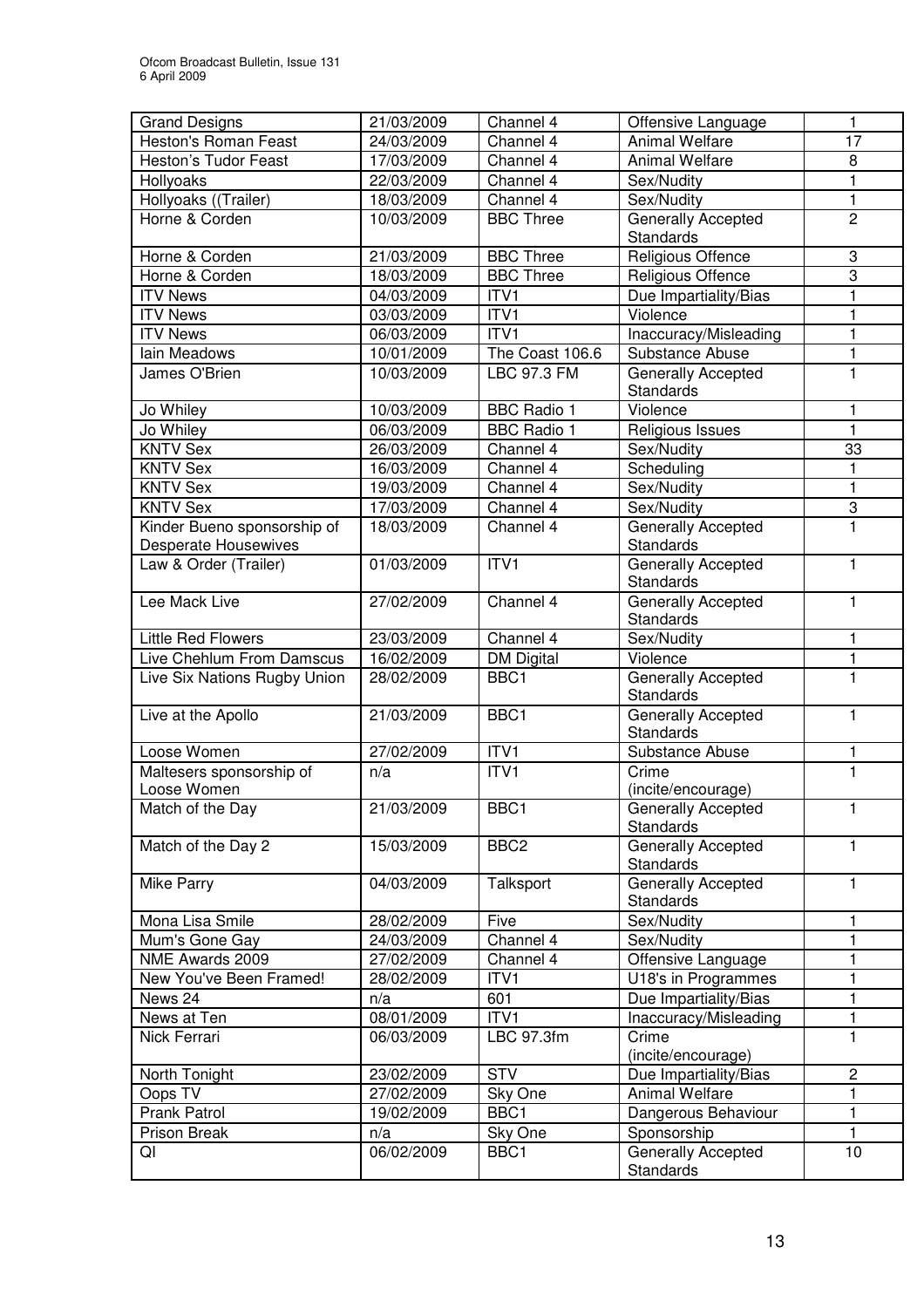| QI XL                                         | 28/02/2009 | BBC <sub>2</sub>        | <b>Animal Welfare</b>                         | 1                       |
|-----------------------------------------------|------------|-------------------------|-----------------------------------------------|-------------------------|
| RAW Comedy Club                               | 27/02/2009 | Kanal 5                 | <b>Generally Accepted</b><br><b>Standards</b> | 1                       |
| Radio Solent                                  | n/a        | <b>BBC</b>              | Other                                         | 1                       |
| Ramsay's Kitchen Nightmares<br><b>USA</b>     | 12/03/2009 | Channel 4               | Offensive Language                            | $\mathbf{1}$            |
| <b>Real Deal</b>                              | 18/01/2009 | Press TV                | Due Impartiality/Bias                         | 1                       |
| Revenge of the Bin Men                        | 02/03/2009 | Channel 4               | Due Impartiality/Bias                         | $\mathbf{1}$            |
| <b>Richard Skinner</b>                        | 14/12/2008 | The Coast 106           | Offensive Language                            | 1                       |
| Road Wars                                     | 04/03/2009 | Sky One                 | <b>Generally Accepted</b><br><b>Standards</b> | 1                       |
| Rules For Men Weekend<br>(trailer)            | 16/03/2009 | Paramount               | Generally Accepted<br><b>Standards</b>        | $\mathbf{1}$            |
| <b>Russell Brand Live</b>                     | 06/02/2009 | Channel 4               | Religious Offence                             | $\mathbf{1}$            |
| Russell Brand Live                            | 13/03/2009 | E4                      | Religious Offence                             | $\mathbf{1}$            |
| S4C Promo                                     | 09/02/2009 | S <sub>4</sub> C        | Generally Accepted<br><b>Standards</b>        | 1                       |
| SCS sponsorship of Al<br>Murray               | 27/02/2009 | ITV1                    | Generally Accepted<br><b>Standards</b>        | $\mathbf{1}$            |
| Sara Cox                                      | 15/03/2009 | <b>BBC Radio 1</b>      | Offensive Language                            | $\mathbf{1}$            |
| Shallow Hal (trailer)                         | 20/03/2009 | Five                    | Other                                         | $\mathbf{1}$            |
| <b>Shameless</b>                              | 17/02/2009 | E4                      | Suicide/Self Harm                             | $\mathbf{1}$            |
| <b>Shameless</b>                              | 24/02/2009 | Channel 4               | Generally Accepted<br><b>Standards</b>        | 3                       |
| <b>Shameless</b>                              | 24/02/2009 | Channel 4               | Suicide/Self Harm                             | 1                       |
| Sheila's Wheels sponsorship<br>of ITV Weather | n/a        | ITV1                    | Inaccuracy/Misleading                         | 1                       |
| <b>Sky News</b>                               | 28/01/2009 | <b>Sky News</b>         | <b>Commercial References</b>                  | $\mathbf{1}$            |
| <b>Sky News</b>                               | 22/03/2009 | <b>Sky News</b>         | Inaccuracy/Misleading                         | $\mathbf{1}$            |
| <b>Sky News</b>                               | 08/02/2009 | <b>Sky News</b>         | U18's in Programmes                           | $\overline{\mathbf{4}}$ |
| <b>Sky News</b>                               | 12/03/2009 | <b>Sky News</b>         | Generally Accepted<br><b>Standards</b>        | $\mathbf{1}$            |
| <b>Sky News</b>                               | 10/03/2009 | <b>Sky News</b>         | Generally Accepted<br><b>Standards</b>        | 1                       |
| <b>Sky News</b>                               | 06/03/2009 | <b>Sky News</b>         | Crime<br>(incite/encourage)                   | 1                       |
| <b>Sky News</b>                               | 10/03/2009 | <b>Sky News</b>         | Violence                                      | 1                       |
| Sky Sports 1                                  | 31/01/2009 | Sky Sports 1            | Offensive Language                            | 1                       |
| South Today                                   | 03/03/2009 | BBC1 (South)            | Dangerous Behaviour                           | 1                       |
| Steve Allen                                   | 08/03/2009 | <b>LBC 97.3FM</b>       | <b>Generally Accepted</b><br><b>Standards</b> | $\mathbf{1}$            |
| Supernanny                                    | n/a        | Channel 4 / E4          | Sponsorship                                   | 1                       |
| Taggart                                       | 11/03/2009 | ITV1                    | U18's in Programmes                           | 5                       |
| Taggart                                       | 18/03/2009 | ITVI                    | Violence                                      | $\mathbf{1}$            |
| <b>Talkback</b>                               | n/a        | <b>BBC Radio Ulster</b> | Use of Premium Rate<br><b>Numbers</b>         | 1                       |
| Teen Boob Jobs: Too Much<br>Too Young         | 03/03/2009 | ITVI                    | U18's in Programmes                           | $\mathbf{1}$            |
| The Alan Titchmarsh Show                      | 05/02/2009 | ITV1                    | Substance Abuse                               | $\overline{7}$          |
| The Alan Titchmarsh Show                      | 12/03/2009 | ITV1                    | <b>Generally Accepted</b><br>Standards        | 1                       |
| The Alan Titchmarsh Show                      | 24/03/2009 | ITV1                    | Religious Offence                             | 1                       |
| The Andrew Marr Show                          | 22/03/2009 | BBC1                    | <b>Generally Accepted</b><br>Standards        | $\mathbf{1}$            |
| The Departed                                  | 15/03/2009 | Channel 4               | Violence                                      | 1                       |
| The Departed                                  | 15/03/2009 | Channel 4               | Offensive Language                            | 1                       |
| The Gadget Show                               | 17/03/2009 | Fiver                   | Due Impartiality/Bias                         | $\mathbf{1}$            |